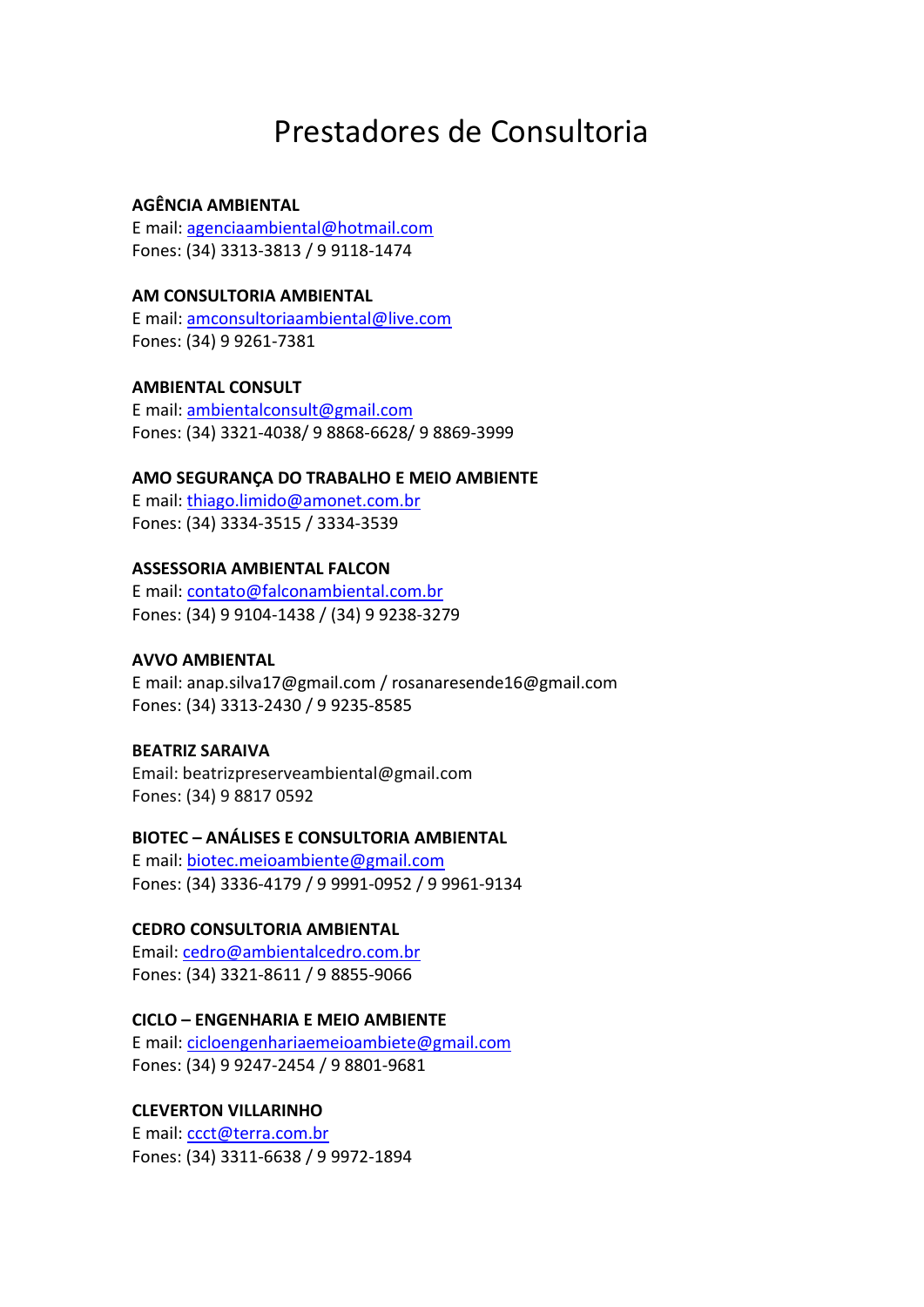## **COSTA AMBIENTAL**

Email[: daniella@costaambiental.com.br](mailto:daniella@costaambiental.com.br) / [comercial@costaambiental.com](mailto:comercial@costaambiental.com) Fones: (34) 2512-1279 / 9 9996-0198

# **DMORO AGRO AMBIENTAL**

E mail: [dmorocatuberaba@gmail.com](mailto:dmorocatuberaba@gmail.com) Fone: (34) 9 9913‐2587

# **DANIELA ABRÃO**

E mail: [daniabraoea@gmail.com](mailto:daniabraoea@gmail.com) Fones: (34) 8885‐3586 / 9 9658‐4147

## **ECOLOG LOGÍSTICA E GERENCIAMENTO AMBIENTAL**

E mail: [ecologg@live.com](mailto:ecologg@live.com) Fones: (34) 3210‐1894 / 3211‐9222 / 9 9166‐9772

# **ENGECAD ENGENHARIA**

E mail: [marcia@engecadengenharia.com.br](mailto:marcia@engecadengenharia.com.br) Fones: (34)3316‐7900 /9 9801‐5841

# **ENGEO ASSESSORIA E CONSULTORIA AMBIENTAL LTDA**

E mail: [contato@engeoambiental.com.br](mailto:contato@engeoambiental.com.br) Fones: (34) 3216‐1294 / 9 9912‐8800

# **ESFERA AMBIENTAL**

E mail: [esferaambiental@terra.com.br](mailto:esferaambiental@terra.com.br) Fones: (34) 3316‐0455 / 3317‐4427 / 9 9978‐1998

# **ÉTICA ENGENHARIA AMBIENTAL**

Email[: eticaengenharia.amb@gmail.com](mailto:eticaengenharia.amb@gmail.com) Fones: (34) 9 9931-5645 / 9 9707-7998

# **EURÍPEDES DOS REIS FERREIRA JÚNIOR**

E mail: [euripedesambiental@gmail.com](mailto:euripedesambiental@gmail.com) Fones: (34) 9 8855‐4456

# **GEROLIN ENGENHARIA LTDA**

E mail: [engenharia@gerolin.com.br](mailto:engenharia@gerolin.com.br) Fone: (34) 3333‐7461

# **GLOBO TERRA PLANEJAMENTO AMBIENTAL**

E mail: [globoterra.amb@uol.com.br](mailto:globoterra.amb@uol.com.br) Fones: (034) 3313‐8778 / 3075‐5768 / 9 9202‐4034 / 9 9673‐1223

#### **GRAND SAVANNA CONSULTORIA AMBIENTAL, SERVIÇOS E TREINAMENTOS.**

E mail: [consultoria@grandsavanna.com.br](mailto:consultoria@grandsavanna.com.br) Fones: (34) 9 8866‐1767 / (34) 3315-2987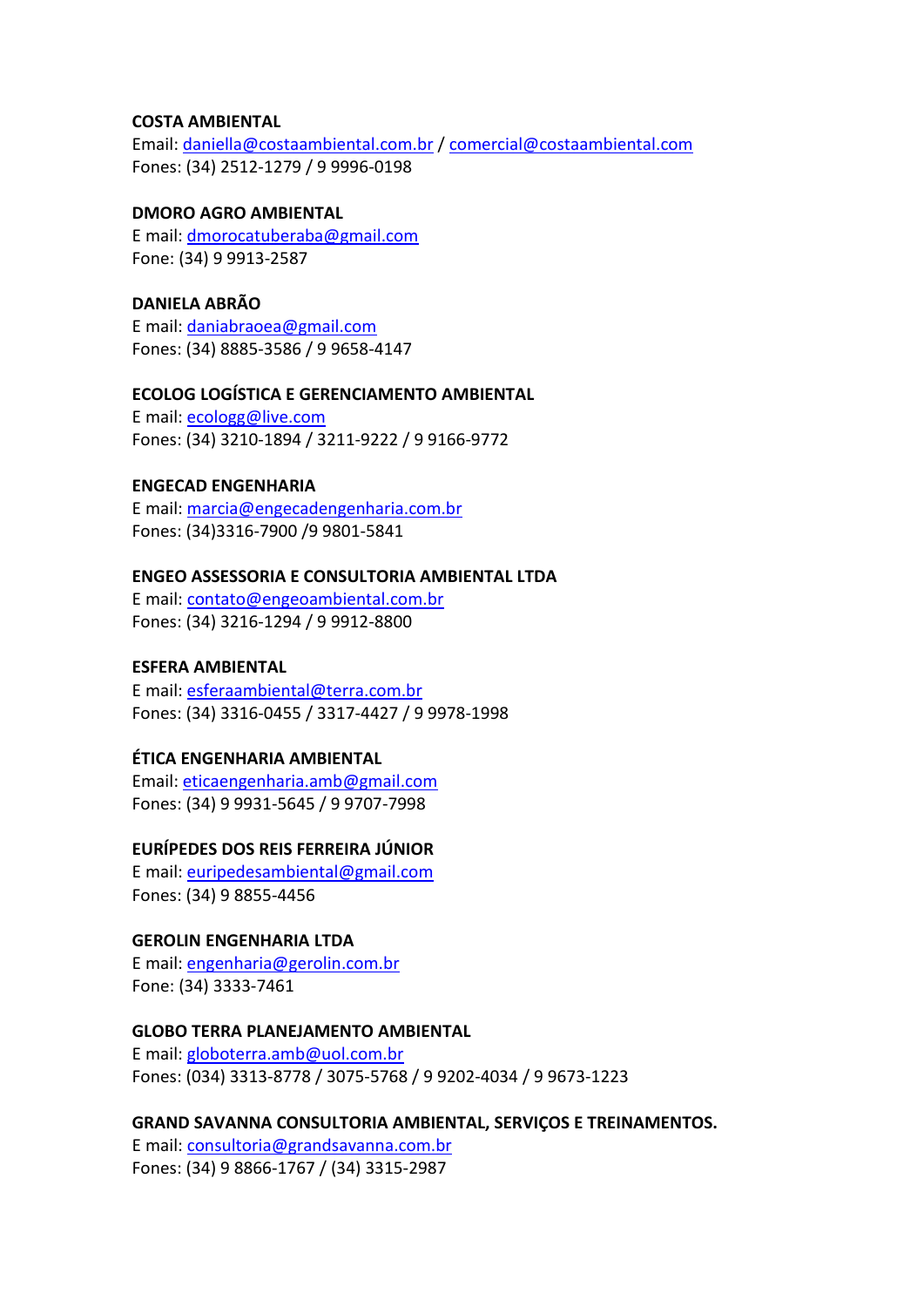#### **HAGAR FERREIRA DE SOUSA**

E mail: [hagarfs@netsite.com.br](mailto:hagarfs@netsite.com.br) Fones: (34) 3315‐0800 / 9 9998‐9315

#### **HYDRUS AMBIENTAL**

E mail: [contato@hydrusambiental.com.br](mailto:contato@hydrusambiental.com.br) Fones: (34) 3831‐6563 / 9 9903‐9600

### **HOLOS IMÓVEIS ASSESSORIA & CONSULTORIA AMBIENTAL**

E mail: [holosantos@yahoo.com.br](mailto:holosantos@yahoo.com.br) Fones: (34) 3336‐7781 / 9 9912‐0966 **JOSÉ NILTON VENTUROSO**  E mail: [joseniltonrock@gmail.com](mailto:joseniltonrock@gmail.com) Fone: (34) 3332‐8270 / 9 9691‐2241

# **JOSÉ RODRIGUES VIEIRA**

E mail: [jrvagro@yahoo.com.br](mailto:jrvagro@yahoo.com.br) Fone: (34) 3236‐1334 / 9 9121‐7670

# **LAR ENGINEERING SOLUTIONS**

E mail: [allinecustodio@larsolutions.com.br](mailto:allinecustodio@larsolutions.com.br) Fones: 3315‐9572 / 9 9963‐0178

## **LASSE SEGURANÇA E MEIO AMBIETE**

E mail: [lazaro.perito@gmail.com](mailto:lazaro.perito@gmail.com) Fones: (34) 3332‐7876 / 9 9978‐0487

# **LUCAS CRUVINEL DE OLIVEIRA**

E mail: [cruvinel84@hotmail.com](mailto:cruvinel84@hotmail.com) Fones: (34) 3312‐2976 / 9 9978‐2344 / 9 9941‐1000

# **MARCO ANTÔNIO DINIZ**

E mail: [marco.diniz@amonet.com.br](mailto:marco.diniz@amonet.com.br) Fone: (34) 3334‐3515

#### **MAYA CONSULTORIA AMBIENTAL**

E mail: [contato@maya.bio.br](mailto:contato@maya.bio.br) / [www.maya.bio.br](http://www.maya.bio.br/) Fones: (34) 3314‐7210

# **MEDIUM ASSESSORIA AMBIENTAL**

E mail: [medium@mednet.com.br](mailto:medium@mednet.com.br) Fones: (34) 3312 9560 / 3312‐9625 / 9 9978‐5795 / 9 9960‐9876

# **MULTI CONSULTORIA LTDA**

E mail: [contato@multiconsultoria.eng.br](mailto:contato@multiconsultoria.eng.br) Fones: (34) 9 9963‐9639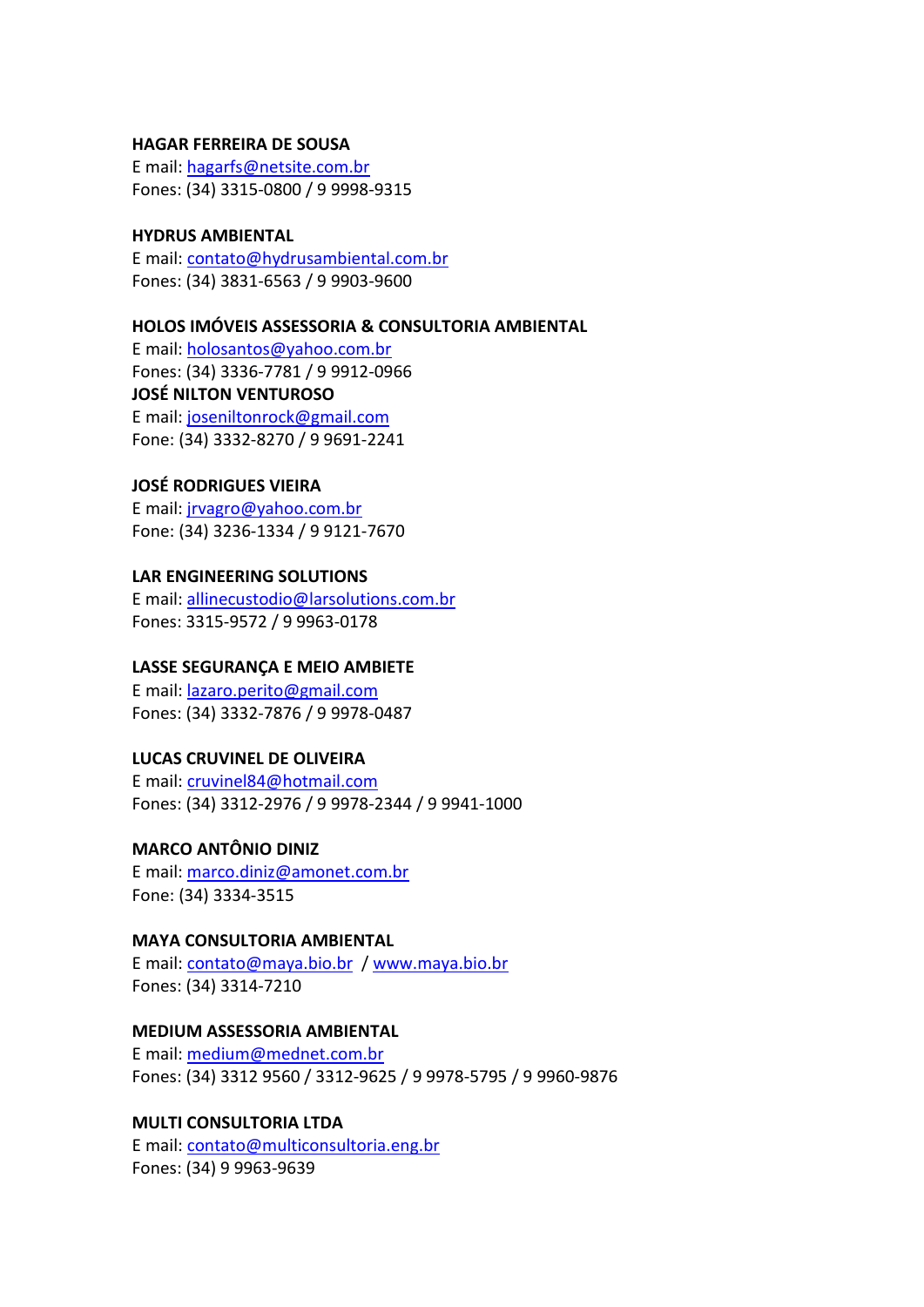## **NATIVA ASSESSORIA AMBIENTAL**

E mail: [nativambiental@yahoo.com.br](mailto:nativambiental@yahoo.com.br) Fones: (34) 3311‐6806 / 9 9105‐3134 / 9 8827‐6392 / 9 9697‐2966

## **PAULO VELOSO RABELO**

E mail: [pvrabelo@netsite.com.br](mailto:pvrabelo@netsite.com.br) Fones: (34) 3313‐7802 / 9 9164‐0119 **PRESERVE SOLUÇÕES AMBIENTAIS** E mail: [beatrizsaraiva@netsite.com.br](mailto:beatrizsaraiva@netsite.com.br) Fones: (34) 3311‐4683 / 9 8817‐0592 / 3312‐7823

# **PROJETHO - CONSULTORIA TÉCNICA ADMINISTRATIVA EM ARQUITETURA E AMBIENTAL LTDA‐ME**

E mail: [norbertobmelo@yahoo.com.br](mailto:norbertobmelo@yahoo.com.br) Fones: (34) 3321‐4038 / 9 8869‐3999 / 9 9998‐3999 / 9 9130‐9679

# **REALIZA CONSULTORIA AMBIENTAL**

E mail: [geflorestal@live.com](mailto:geflorestal@live.com) / [realizaconsultoriambiental@gmail.com](mailto:realizaconsultoriambiental@gmail.com) Fones: (34) 9 9152‐1359 / 9 9186‐1996

## **SAFRA CONSULTORIA AMBIENTAL**

Email: safra@ambientalsafra.com.br Fones: (34) 9 8855-9066

### **SARTIF**

E mail: [sartif@uai.com.br](mailto:sartif@uai.com.br) Fones: (34) 3075‐3005 / 9 8866‐9221

# **SGA CONSULTORES INTEGRADOS – SOLUÇÕES EM GESTÃO AMBIENTAL**

E mail: [gustavo.s.araujo@hotmail.com](mailto:gustavo.s.araujo@hotmail.com) Fone: (34) 3312‐2101 /9 8871‐2748

#### **SIGMA SOLUÇÃO AMBIENTAL**

E mail: [sigmasolucaoambiental@yahoo.com.br](mailto:sigmasolucaoambiental@yahoo.com.br) Fones: (34) 3312‐4993 / 9 9914‐0018 / 9 9686‐3708

# **SISTEMA CONSULTORIA AGRONÔMICA E AMBIENTAL**

E mail: [sistemaagricola@gmail.com](mailto:sistemaagricola@gmail.com) Fones: (34) 3254-8944 / 9 9686-9283

## **SUPORTE ENGENHARIA AMBIENTAL**

E mail: [diego.mauad@terra.com.br](mailto:diego.mauad@terra.com.br) Fones: (34) 3331‐0200 / 9 9195‐6363 /9 9105‐9853

# **TERRA ASSESSORIA AMBIENTAL**

Email: [terra.ambiental@terra.com.br](mailto:terra.ambiental@terra.com.br)